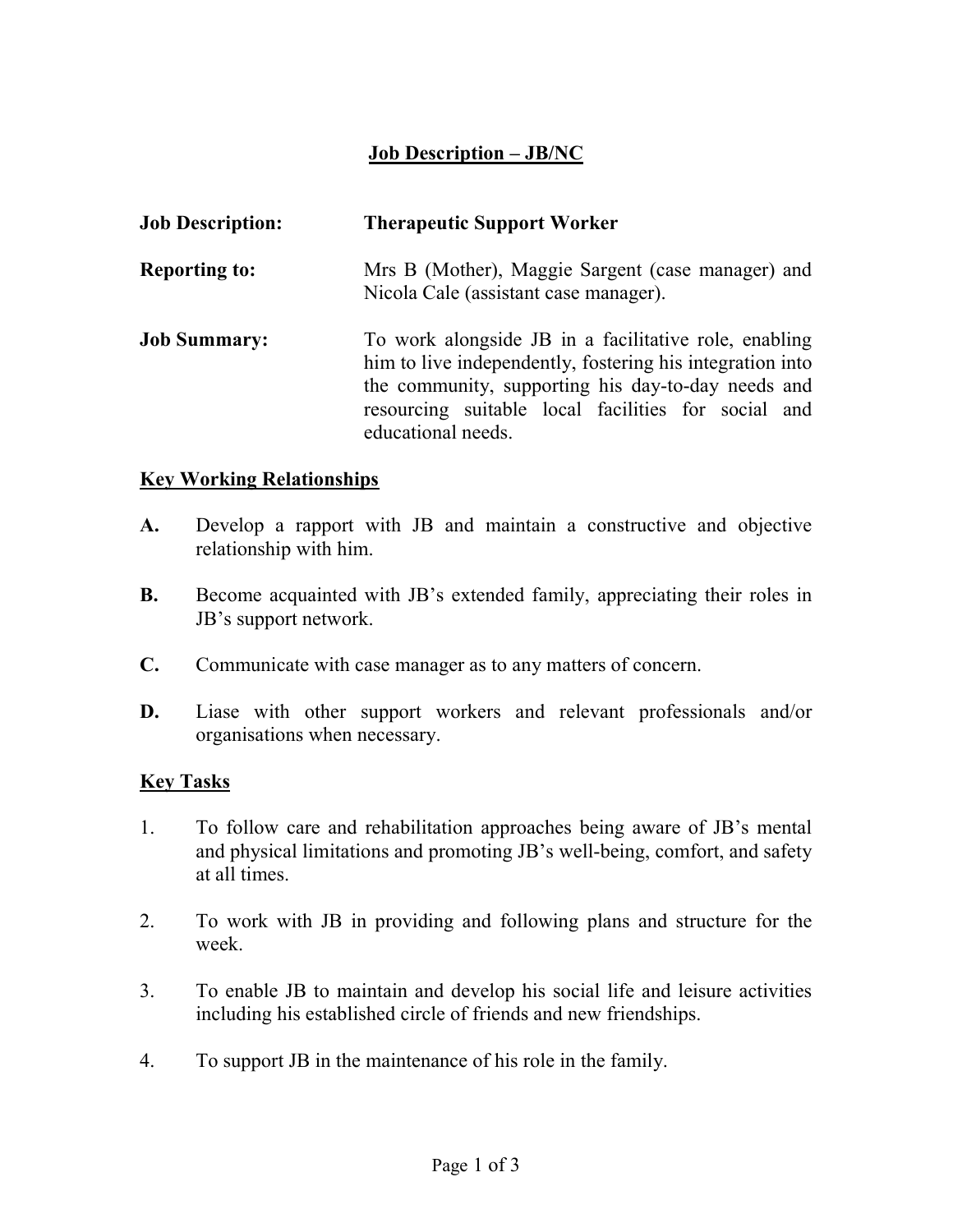- 5. To communicate with family members and relevant professionals as necessary.
- 6. To support JB in the use of communication aids (eg mobile phone) and speech.
- 7. To communicate with and support other support workers in the team, taking responsibility for the completion of the daily on shift administration and paperwork necessary in this post.

## Main Duties and Responsibilities

- 1.1 Ensure awareness of the repercussion and problems caused by JB's head injury.
- 1.2 Allow JB a freedom of choice within a safe parameter; guide JB in such a way as to enable him to make his own decisions.
- 1.3 Maintain a positive yet realistic approach to JB offering support and encouragement when needed.
- 1.4 Be aware of exercises and techniques recommended by therapists working with JB and establish a routine in daily life with JB using these.

\* \* \* \*

2.1 Assist JB to plan activities and routines using memory aids, e.g. diary, whiteboards, so all involved are aware and JB is able to remind himself.

\* \* \* \*

- 3.1 Be prepared to drive/escort JB to activities as needed.
- 3.2 Encourage JB to participate in activities and take part yourself when appropriate.
- 3.3 Investigate local resources and establish communication networks to find appropriate activities to undertake with JB.

\* \* \* \*